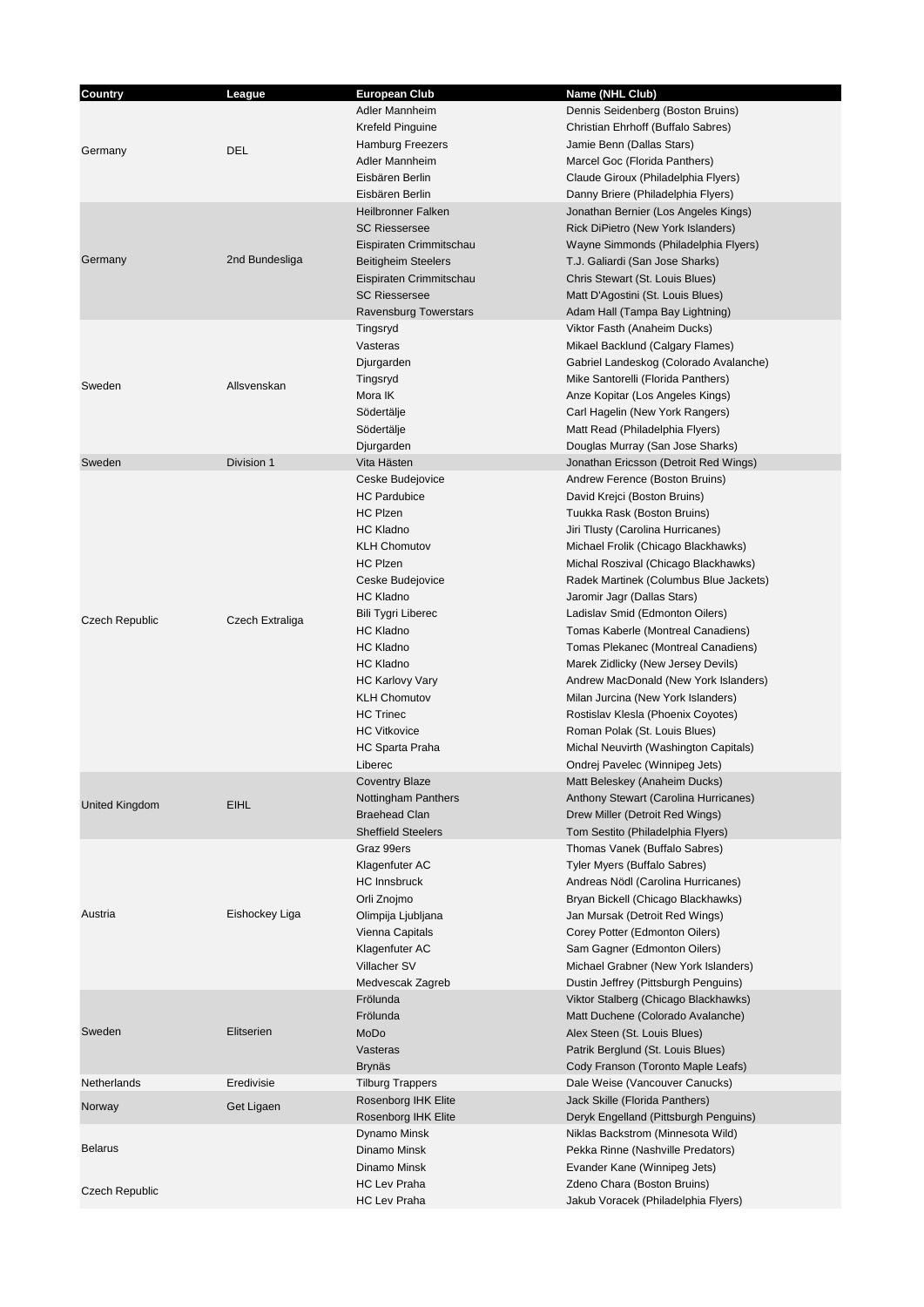| Kazakhstan  |                  | Barys Astana                   | Ryan McDonagh (New York Rangers)         |
|-------------|------------------|--------------------------------|------------------------------------------|
|             |                  | Barys Astana                   | Victor Hedman (Tampa Bay Lightning)      |
|             |                  | Barys Astana                   | Nik Antropov (Winnipeg Jets)             |
| Latvia      |                  | Dynamo Riga                    | Kaspars Daugavins (Ottawa Senators)      |
|             |                  | Atlant Mytishchi               | Anton Khudobin (Boston Bruins)           |
|             |                  | Lokomotiv Yaroslavl            | Seymon Varlamov (Colorado Avalanche)     |
|             |                  | Lokomotiv Yaroslavl            | Artem Anisimov (Columbus Blue Jackets)   |
|             |                  | Avangard Omsk                  | Nikita Nikitin (Columbus Blue Jackets)   |
|             |                  | SKA St. Petersburg             | Sergei Bobrovsky (Columbus Blue Jackets) |
|             |                  |                                |                                          |
|             |                  | Severstal Cherepovets          | Tom Wandell (Dallas Stars)               |
|             |                  | <b>CSKA Moscow</b>             | Pavel Datsyuk (Detroit Red Wings)        |
|             |                  | Neftekhimik Nizhnekamsk        | Nail Yakupov (Edmonton Oilers)           |
|             |                  | Lokomotiv Yaroslavl            | Dmitry Kulikov (Florida Panthers)        |
|             | KHL              | Ak Bars Kazan                  | Alexei Emelin (Montreal Canadiens)       |
| Russia      |                  | Vityaz Chekov                  | Andrei Markov (Montreal Canadiens)       |
|             |                  | Avangard Omsk                  | Sergei Kostitsyn (Nashville Predators)   |
|             |                  | <b>Torpedo Nizhny Novgorod</b> | Anton Volchenkov (New Jersey Devils)     |
|             |                  | SKA St. Petersburg             | Ilya Kovalchuk (New Jersey Devils)       |
|             |                  | Metallurg Magnitogorsk         | Sergei Gonchar (Ottawa Senators)         |
|             |                  | <b>CSKA Moscow</b>             | Ilya Bryzgalov (Philadelphia Flyers)     |
|             |                  | Metallurg Magnitogorsk         | Evgeni Malkin (Pittsburgh Penguins)      |
|             |                  | SKA St. Petersburg             | Vladimir Tarasenko (St. Louis Blues)     |
|             |                  | <b>CSKA Moscow</b>             | Mikhail Grabovski (Toronto Maple Leafs)  |
|             |                  |                                | Nikolai Kulemin (Toronto Maple Leafs)    |
|             |                  | Metallurg Magnitogorsk         |                                          |
|             |                  | Dynamo Moscow                  | Alex Ovechkin (Washington Capitals)      |
| Slovakia    |                  | <b>HC Slovan Bratislava</b>    | Andrej Sekera (Buffalo Sabres)           |
|             |                  | <b>HC Slovan Bratislava</b>    | Lubomir Visnovsky (New York Islanders)   |
|             |                  | Donbass Donetsk                | Anton Babchuk (Calgary Flames)           |
| Ukraine     |                  | Donbass Donetsk                | Ruslan Fedotenko (Philadelphia Flyers)   |
|             |                  | Donbass Donetsk                | Alexei Ponikarovsky (Winnipeg Jets)      |
|             |                  | HC Lugano                      | Luca Sbisa (Anaheim Ducks)               |
|             |                  | <b>HC Lugano</b>               | Patrice Bergeron (Boston Bruins)         |
|             |                  | <b>EHC Biel</b>                | Tyler Seguin (Boston Bruins)             |
|             |                  | SC Langnau                     | <b>Tyler Ennis (Buffalo Sabres)</b>      |
|             |                  | EV Zug                         | Damien Brunner (Detroit Red Wings)       |
|             |                  | EV Zug                         | Henrik Zetterberg (Detroit Red Wings)    |
|             |                  | SC Langnau                     | Jared Spurgeon (Minnesota Wild)          |
|             |                  | Ambri Piotta                   |                                          |
|             |                  |                                | Max Pacioretty (Montreal Canadiens)      |
|             | Nat'l League A   | EV Zug                         | Raphael Diaz (Montreal Canadiens)        |
| Switzerland |                  | Geneva-Servette                | Yannick Weber (Montreal Canadiens)       |
|             |                  | Bern                           | Roman Josi (Nashville Predators)         |
|             |                  | <b>Bern</b>                    | John Tavares (New York Islanders)        |
|             |                  | <b>Bern</b>                    | Mark Streit (New York Islanders)         |
|             |                  | Davos                          | Rick Nash (New York Rangers)             |
|             |                  | Rapperswil-Jona                | Jason Spezza (Ottawa Senators)           |
|             |                  | Davos                          | Joe Thornton (San Jose Sharks)           |
|             |                  | Geneva-Servette                | Logan Couture (San Jose Sharks)          |
|             |                  | Kloten                         | Brooks Laich (Washington Capitals)       |
|             | Nat'l League B   | Red Ice                        | Patric Hörnqvist (Nashville Predators)   |
| Italy       | Serie A          | Val Pusteria                   | Ben Guite (San Jose Sharks)              |
| Slovakia    | Slovak Extraliga | <b>HK Dukla Trencin</b>        | Tomas Kopecky (Florida Panthers)         |
|             |                  | JYP                            | Rich Peverley (Boston Bruins)            |
|             |                  |                                | Jussi Jokinen (Carolina Hurricanes)      |
|             |                  | Kärpät                         |                                          |
|             |                  | Lukko                          | Philip Larsen (Dallas Stars)             |
|             |                  | <b>HIFK</b>                    | Stephane Robidas (Dallas Stars)          |
|             |                  | SaiPA                          | Cory Emmerton (Detroit Red Wings)        |
|             |                  | Jokerit                        | Valtteri Filppula (Detroit Red Wings)    |
|             |                  | <b>HIFK</b>                    | Lennart Petrell (Edmonton Oilers)        |
|             |                  | <b>HIFK</b>                    | Sean Bergenheim (Florida Panthers)       |
|             |                  | <b>TPS</b>                     | Alec Martinez (Los Angeles Kings)        |
| Finland     | SM-liiga         | KalPa                          | Craig Smith (Nashville Predators)        |
|             |                  | Lukko                          | Frans Nielsen (New York Islanders)       |
|             |                  | Ässät                          | Jesse Joensuu (New York Islanders)       |
|             |                  | Jokerit                        | Erik Karlsson (Ottawa Senators)          |
|             |                  | Kärpät                         | Kyle Turris (Ottawa Senators)            |
|             |                  |                                |                                          |
|             |                  | <b>TPS Turku</b>               | Lauri Korpikoski (Phoenix Coyotes)       |
|             |                  | Lukko                          | Mikkel Boedker (Phoenix Coyotes)         |